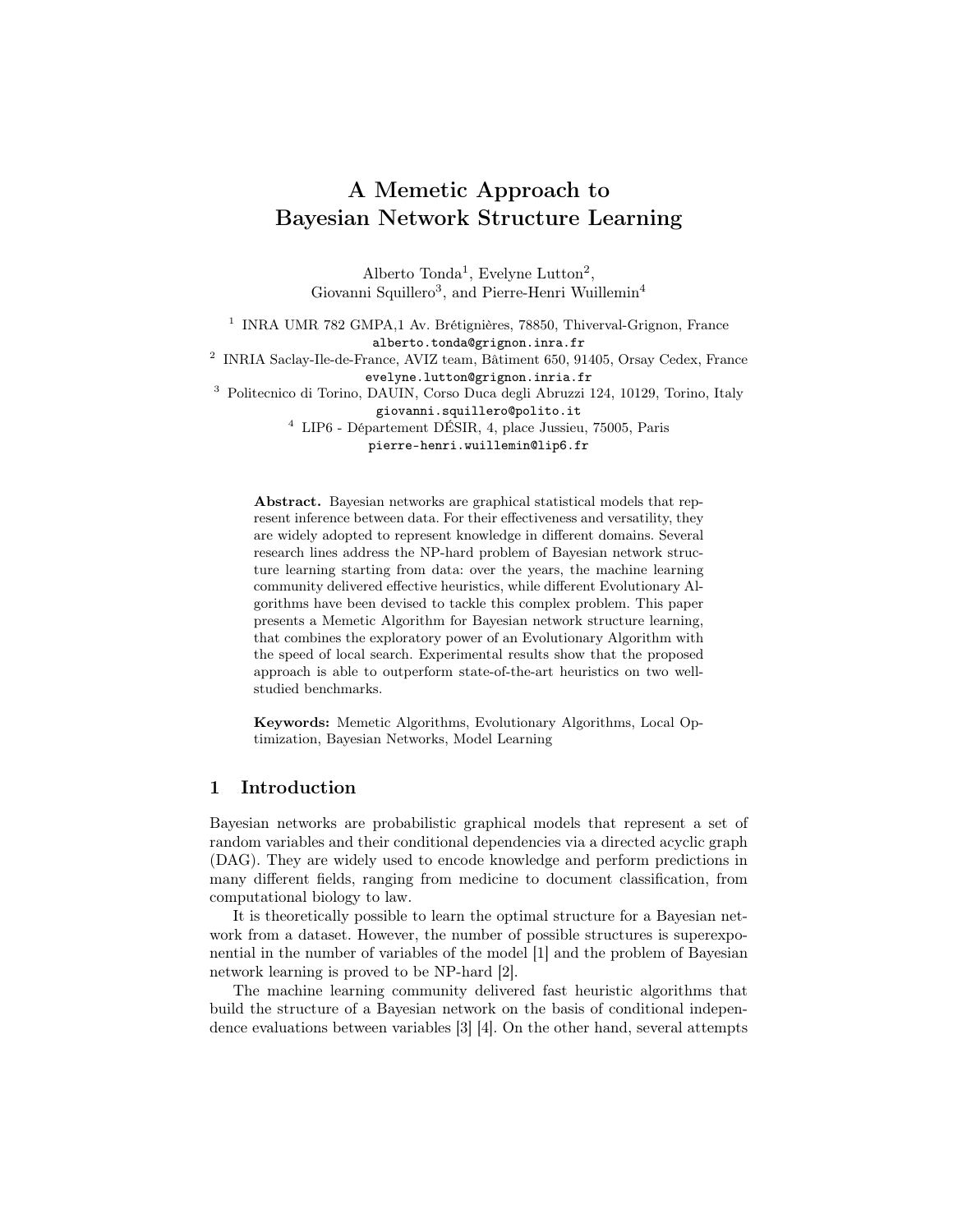have been made in evolutionary computation to tackle this complex issue [5] [6] [7]. Interestingly, many evolutionary approaches also feature local search techniques to improve the quality of the results.

This paper presents a memetic approach to Bayesian network structure learning. The proposed technique exploits an evolutionary framework evolving initial conditions for a state-of-the-art heuristic that efficiently explores the search space. The fitness function is based on the Akaike information criterion, a metric taking into account both the accuracy and the complexity of a candidate model.

An additional objective of this work is to link the community facing the complex Bayesian network structure learning problem, to the community of memetic computing. While combinations of heuristics and evolutionary optimization are prominently featured in the literature related to structure learning, to the authors' knowledge the methods presented are almost never ascribed to the field of memetic algorithms. In the authors' opinion, an explicit interaction between the two communities could lead to extremely beneficial results.

## 2 Background

In order to introduce the scope of the present work, some necessary concepts about Bayesian networks and memetic algorithms are summarized in the following.

#### 2.1 Bayesian networks

A Bayesian Network (BN) is defined as a *graph-based model of a joint multivariate probability distribution that captures properties of conditional independence between variables* [8]. For example, a Bayesian network could represent the probabilistic relationships between diseases and symptoms. The network could thus be used to compute the probabilities of the presence of various diseases, given the symptoms.

Formally, a Bayesian network is a directed acyclic graph (DAG) whose nodes represent variables, and whose arcs encode conditional dependencies between the variables. This graph is called the *structure* of the network and the nodes containing probabilistic information are called the *parameters* of the network. Figure 1 reports an example of a Bayesian network.

The set of parent nodes of a node  $X_i$  is denoted by  $pa(X_i)$ . In a Bayesian network, the joint probability distribution of the node values can be written as the product of the local probability distribution of each node and its parents:

$$
P(X_1, X_2, ..., X_n) = \prod_{i=1}^n P(X_i | pa(X_i))
$$

#### 2.2 The structure learning problem

Learning the structure of a Bayesian network starting from a dataset is proved to be a NP-hard problem [2]. The algorithmic approaches devised to solve this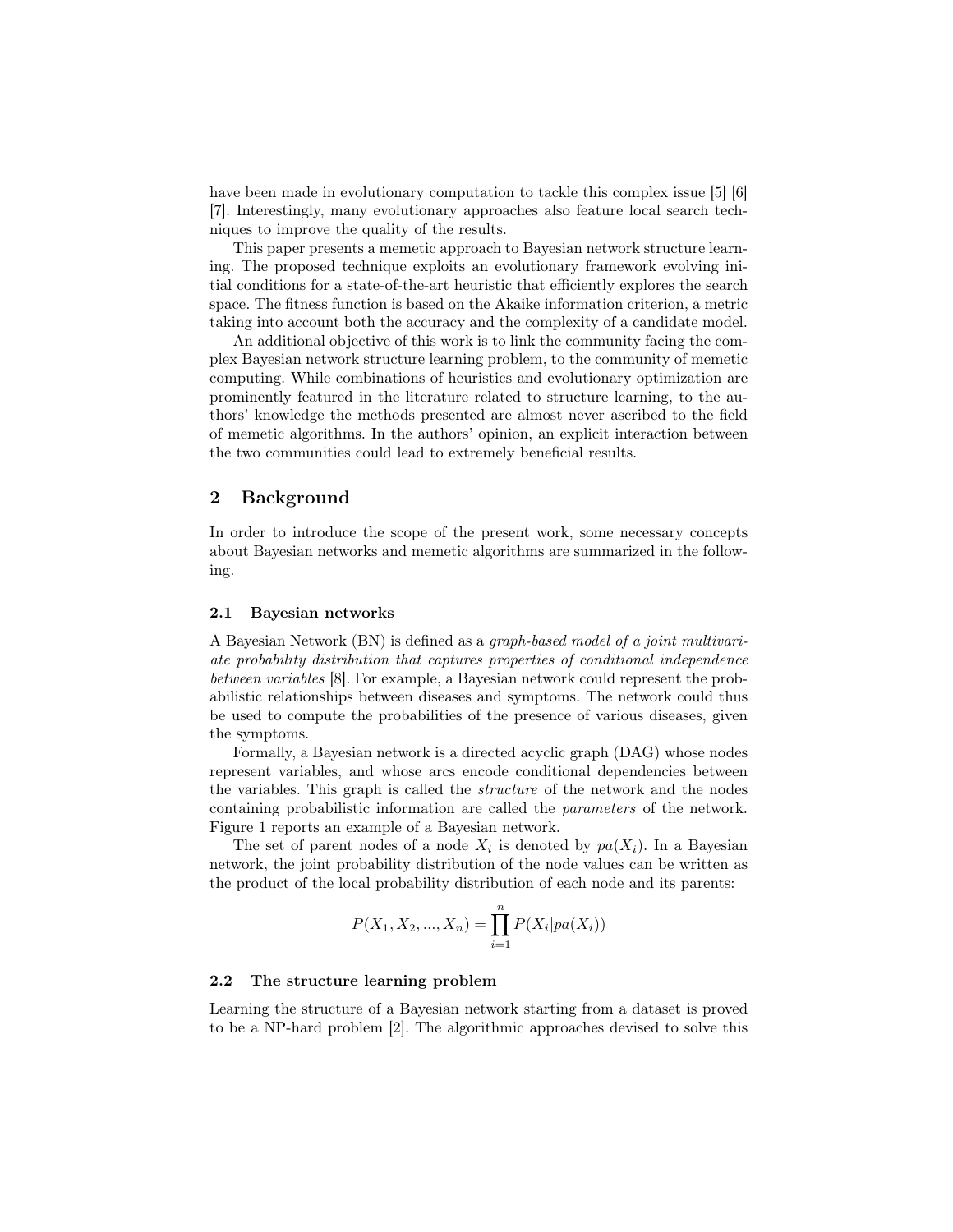

Fig. 1. On the left, a directed acyclic graph. On the right, the parameters it is associated with. Together they form a Bayesian network *BN* whose joint probability distribution is  $P(BN) = P(A)P(B|A, E)P(C|B)P(D|A)P(E)$ .

problem can be divided into two main branches: score-and-search meta-heuristics and algorithms that rely upon statistical considerations on the learning set.

Evolutionary approaches Among score-and-search meta-heuristics, evolutionary algorithms are prominently featured. Several attempts to tackle the problem have been tested, ranging from evolutionary programming [6], to cooperative coevolution [5], to island models [7].

Interestingly, some of the evolutionary approaches to Bayesian network structure learning in literature already show features of memetic algorithms, hinting that injecting expert knowledge might be necessary to obtain good results on such a complex problem. For example, [6] employs a *knowledge-guided mutation* that performs a local search to find the most interesting arc to add or remove. In [9], a local search is used to select the best way to break a loop in a non-valid individual. The K2GA algorithm [10] exploits a genetic algorithm to navigate the space of possible node orderings, and then runs the greedy local optimization K2, that quickly converges on good structures starting from a given sorting of the variables in the problem.

Dependency analysis algorithms Dependency analysis algorithms are a class of heuristics that build Bayesian network structures from data through an evaluation of the conditional independence between variables. They are able to deliver results of high quality in negligible time, even if they suffer from the classical issues of greedy algorithms, such as being trapped into local optima.

One of the best algorithms in this category is known as *Greedy Thick Thinning* (GTT) [3]. Starting from a completely connected graph, first GTT applies the well-known PC algorithm [11], that cuts arcs on the basis of conditional independence tests; then, it starts first adding and then removing arcs, scoring the network after each modification and using a set of heuristic metrics to avoid a premature convergence.

*Bayesian Search* (BS) [4] is another state-of-the-art heuristic in the same group. Unlike GTT, BS is not deterministic: it makes use of a given number of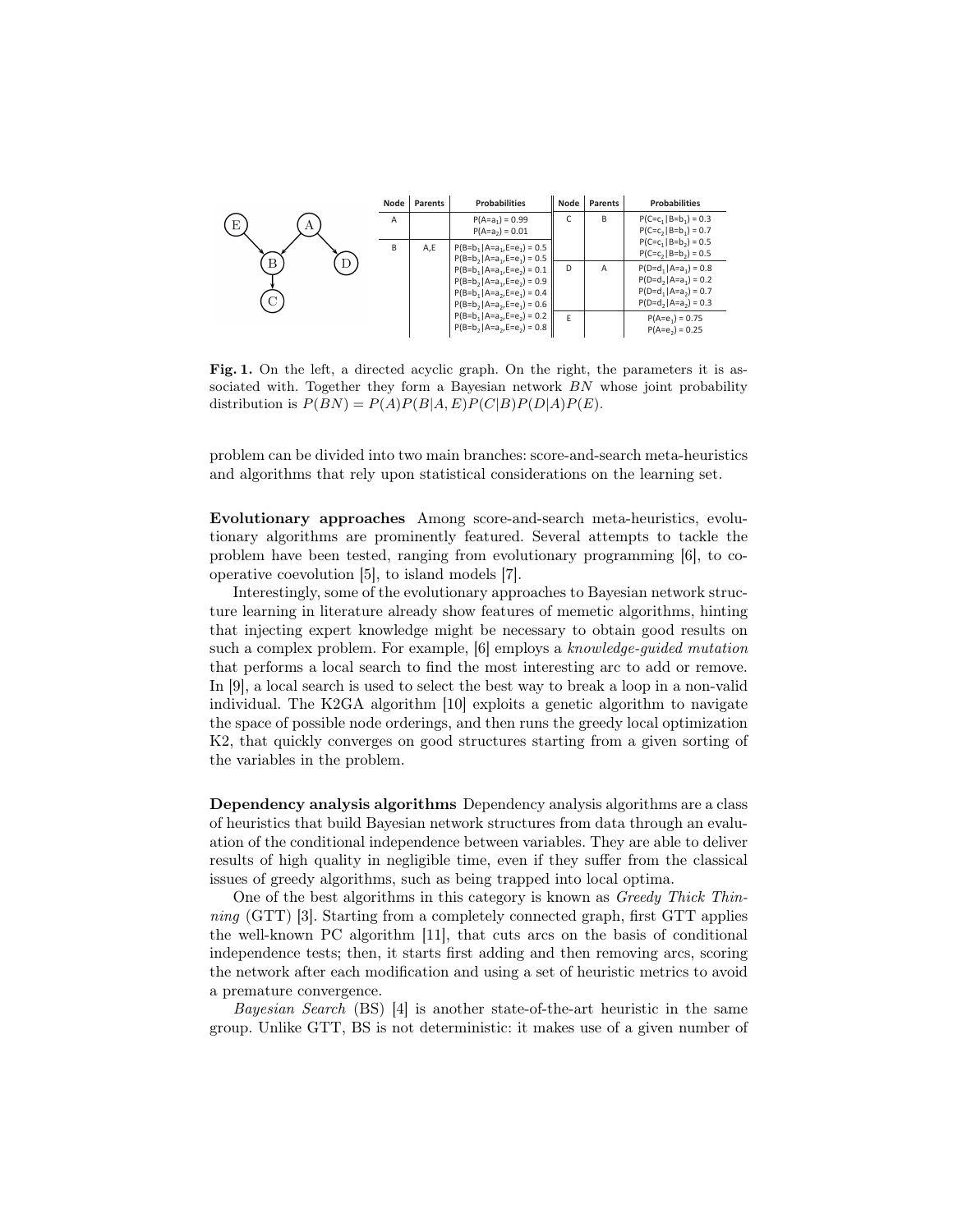restarts from random sparse network layouts, finally returning the best network to the user.

Both GTT and BS implementations can be found in products such as Ge-Nie/SMILE [12].

#### 2.3 Memetic algorithms

Memetic algorithms are *population-based metaheuristics composed of an evolutionary framework and a set of local search algorithms which are activated within the generation cycle of the external framework.* [13]. First presented in [14], they gained increasing popularity in the last years [15].

The main attractiveness of these stochastic optimization techniques lies in their ability of finding quickly high-quality results, but still maintaining the exploration potential of a classic evolutionary algorithm. Their effectiveness is proven in several real-world problems [16] [17].

## 3 Proposed approach

Trying to reap the benefits of both evolutionary algorithms (efficient exploration, resistance to local optima attraction) and human-devised heuristics (speed, efficient exploitation of small parts of the search space), a memetic algorithm is applied to the complex problem of Bayesian network structure learning. The algorithm evolves an initial Bayesian network that will be then optimized by a state-of-the-art dependency analysis algorithm. In this first approach, the local search heuristic is applied to every individual.

The main novelties introduced by the proposed approach are the local optimization used, the state-of-the-art GTT heuristic, and the evolutionary algorithm's individual representation, expressing a set of forced and forbidden links of arbitrary size.

The framework structure is summarized in Figure 2.

#### 3.1 Evolutionary framework

The evolutionary core chosen for the experiments is an open-source EA [18]. Each individual represents a set of initial conditions, forbidden and forced arcs that have to appear inside the final network created by the local search. Every condition in the set follows the syntax:

## <forbidden/forced> <starting node> <end node>

The genome has a minimum length of 1 condition, and no maximum length. It is interesting to notice that there is no *apriori* control on repetitions, or contradictory conditions (e.g., forbid *and* force the arc between *A* and *B*). Each group of repeated conditions is considered only once, while individuals with contradictions are discarded with a low fitness value. Finally, individuals whose condition enforce the local search to produce an invalid Bayesian network (e.g., forcing an arc from *A* to *B* and an arc from *B* to *A* would create a graph with a cycle) are discarded during fitness evaluation.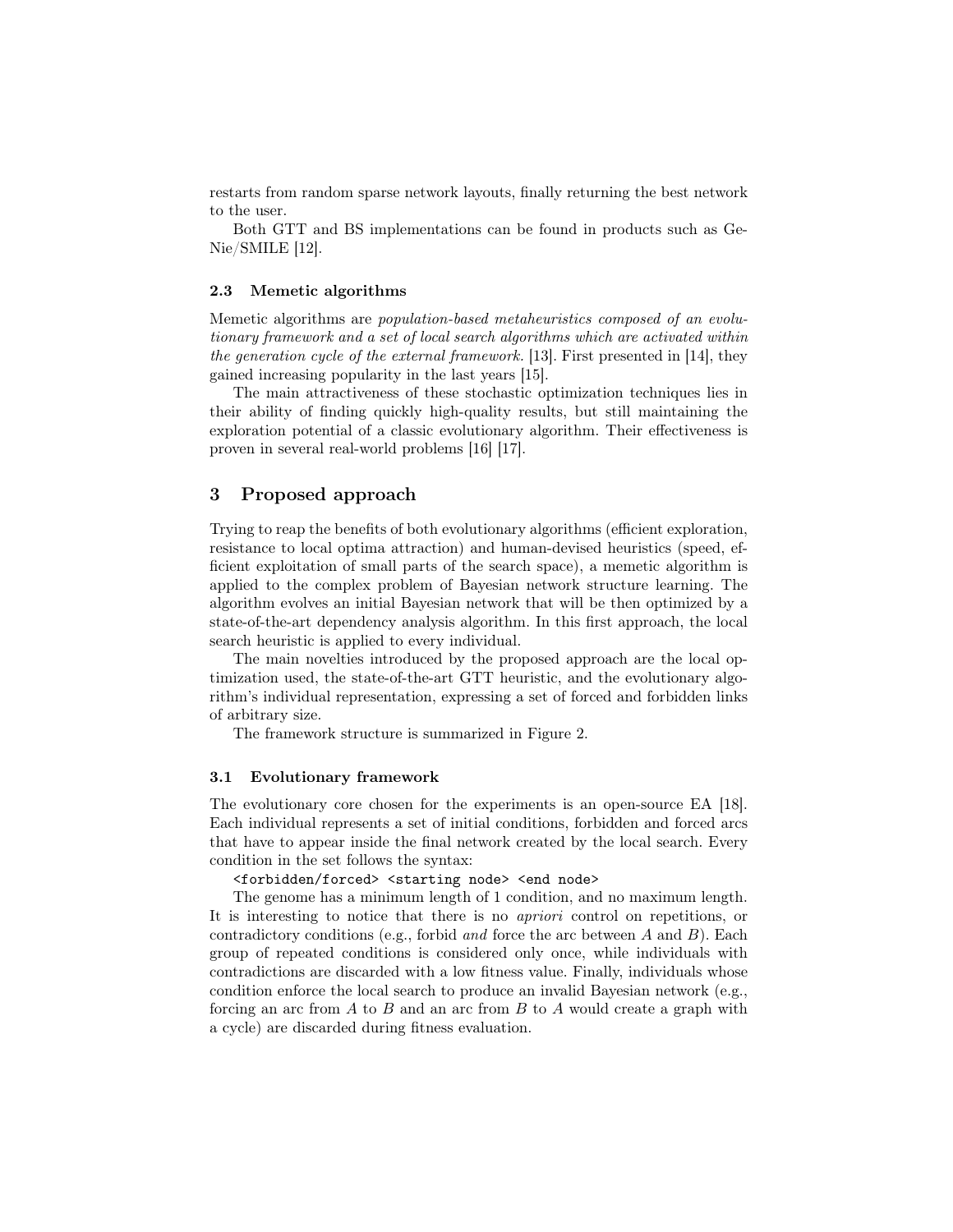

Fig. 2. Structure of the proposed approach. The evolutionary algorithm creates starting conditions where some arcs are forced (e.g. arc from *E* to *B* and from *A* to *D*) and some arcs are forbidden (e.g. arc from *B* to *D* and arc from *E* to *D*). The local search performed by GTT returns a complete structure, compliant with the conditions, manipulating freely the unconstrained arcs. The final structure is evaluated, and its AIC score is used as fitness by the evolutionary algorithm.

#### 3.2 Fitness function

The Akaike information criterion (AIC) is a measure of the relative goodness of fit of a statistical model [19]. It is grounded in the concept of information entropy, in effect offering a relative measure of the information lost when a given model is used to describe reality. It can be said to describe the trade-off between bias and variance in model construction, or loosely speaking, between accuracy and dimension of the model. Given a data set, several candidate models may be ranked according to their AIC values: thus, AIC can be exploited as a metric for model selection.

When dealing with Bayesian networks, AIC is expressed as a composition of the loglikelihood, a measure of how well the candidate model fits the given dataset, and a penalty tied to the dimension of the model itself. The dimensional penalty is included because, on the one hand, the loglikelihood of a Bayesian network usually grows monotonically with the number of arcs, but on the other hand, an excessively complex network cannot be validated or even interpreted by a human expert. The loglikelihood of a model *M* given a dataset *T* is computed as

$$
LL(M|T) = \sum_{i=1}^{n} \sum_{j=1}^{q_i} \sum_{k=1}^{r_i} N_{ijk} log_2 \frac{N_{ijk}}{N_{ij}}
$$

where  $n$  is the number of variables,  $q_i$  is the total number of possible configurations the parent set  $pa(X_i)$  of the stochastic variable  $X_i$ ,  $r_i$  is the number of different values that variable  $X_i$  can assume,  $N_{ijk}$  is the number of instances in the dataset *T* where the variable  $X_i$  takes its *k*-th value  $x_{ik}$  and the variables in  $pa(X_i)$  take their *j*-th configuration  $w_{ij}$ , and  $N_{ij}$  is the number of instances in the dataset *T* where the variables in  $pa(X_i)$  take their *j*-th configuration  $w_{ij}$ .

Taking for example the Bayesian network *BN* described in Figure 1, the loglikelihood of a dataset composed of one sample such as  $T = (a_1, b_2, c_1, d_2, e_2)$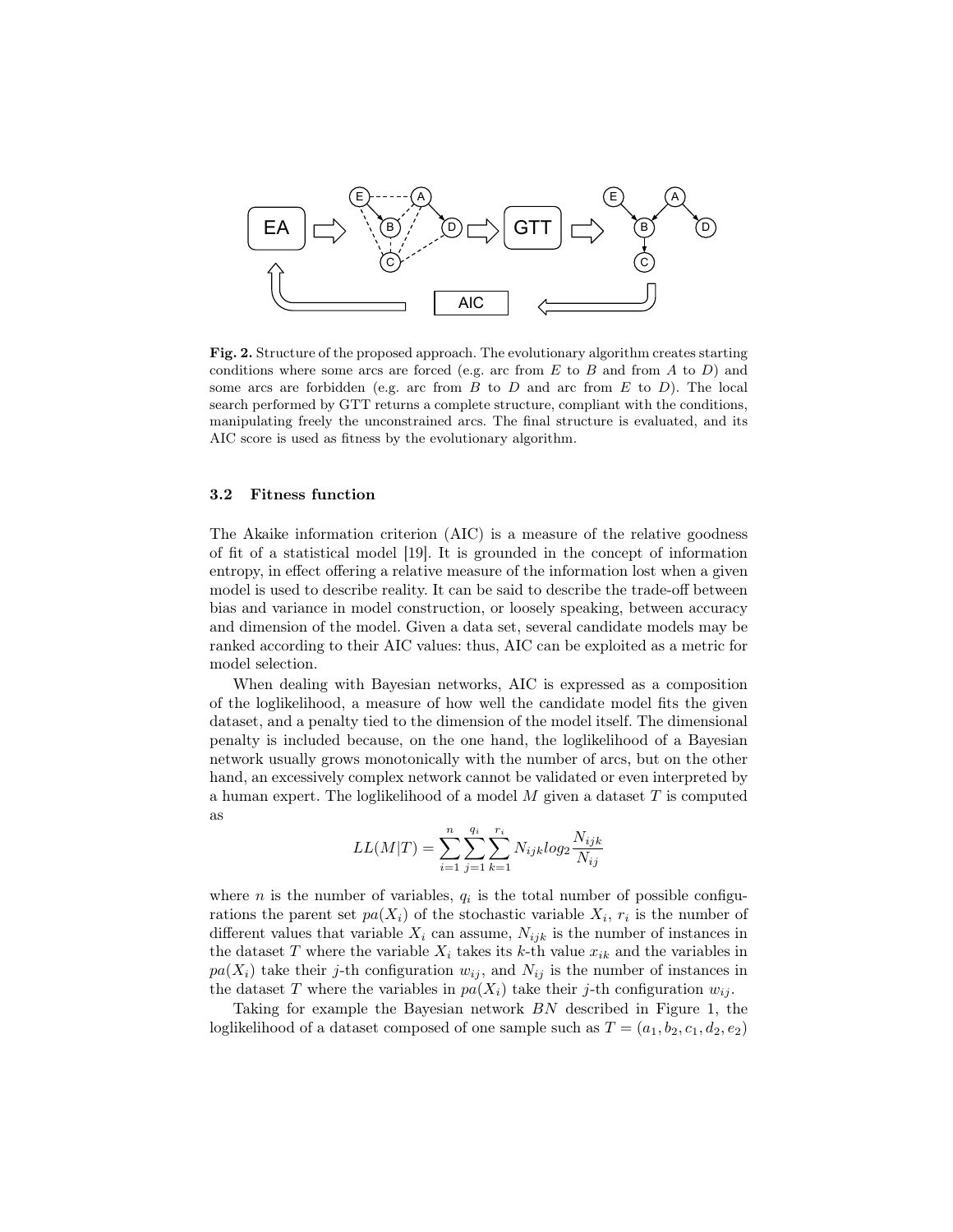would be equal to

$$
LL(BN|T) = log_2(P(A = a_1) \cdot P(B = b_2|A = a_1, E = e_2) \cdot P(C = c_1|B = b_2) \cdot P(D = d_2|A = a_1) \cdot P(E = e_2)) =
$$
  
= log<sub>2</sub>(0.99 · 0.9 · 0.5 · 0.2 · 0.25) = -5.49

It is important to notice that datasets are usually composed by multiple samples, and that the final loglikelihood is the sum of the loglikelihoods of each sample. Using the same formulation, the dimensional penalty of model *M* can be expressed as

$$
|M| = \sum_{i=1}^{n} (r_i - 1)q_i
$$

In the canonical representation, the final AIC score is expressed as:

$$
AIC = -2\cdot (LL-|M|)
$$

AIC is to be minimized.

## 4 Experimental setup

The effectiveness of the proposed approach is compared against GTT and BS. First, the memetic algorithm is run with a stagnation condition: if the best individual in the population remains the same for 10 generations, the algorithm stops. Then, the total number of evaluations performed is used as a reference to compare its performance against the two other approaches. BS is assigned an equal number of restarts; for the deterministic GTT, an equal number of starting random configurations are generated, following the same initialization procedure of the memetic algorithm.

In all the experimental evaluations, the algorithm has a population size  $\mu=30$ , an offspring size<sup>5</sup>  $\lambda$ =30, a stagnation stop condition of 10 generations, and a set of operators that can collectively alter, remove or add a condition from an individual, and cross over two individuals, with one or two cut points. Individuals are chosen for reproduction with a tournament selection scheme. The strength and the activation probability of the genetic operators, as well as the size of the tournament selection, are self-adapted during the evolutionary run.

 $GTT$  and BS use default settings<sup>6</sup> with the exception of the maximum number of parents for each node, set to 10. GTT makes use of K2 as the type of priors, while BS has a probability 0.1 of an arc appearing in a random restart, a prior link probability 0.001 and a prior sample size 50.

When GTT is run as local search in the proposed memetic algorithm, it makes use of the same settings.

<sup>&</sup>lt;sup>5</sup> In the chosen evolutionary framework,  $\lambda$  represents the number of genetic operators applied at each generation. Since some of the operators, most notably crossovers, can produce more than one child individual, the number of individuals actually generated at each step fluctuates between 30 and 60, with values often falling around 45.

 $^6$  Default settings for the heuristics provided by the SMILE [12] framework, see http://genie.sis.pitt.edu/wiki/SMILearn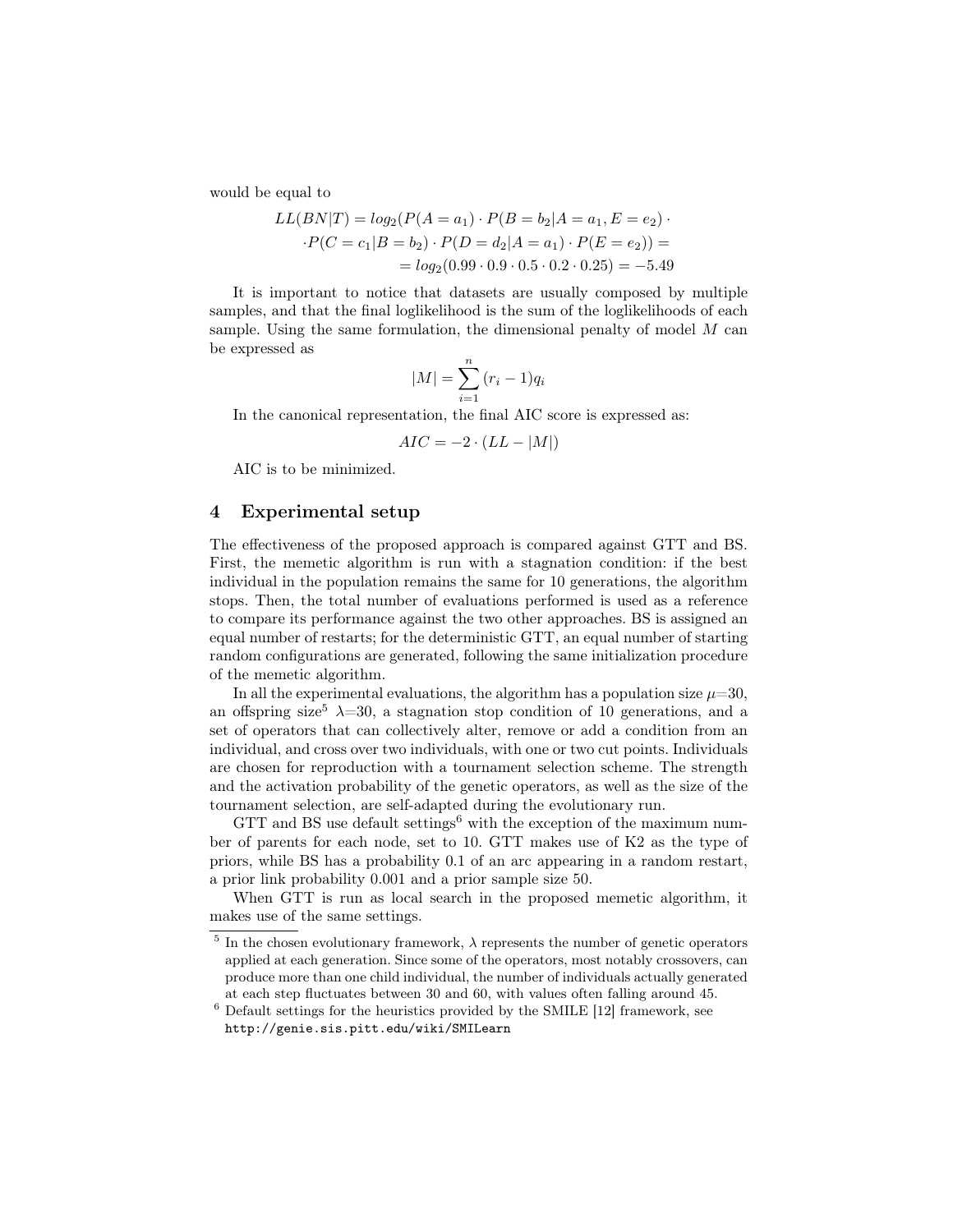### 5 Experimental results

Two widely studied Bayesian network benchmarks are chosen for the experiments: ALARM [20], that features 37 variables and 42 arcs; and INSURANCE [21], that features 27 variables and 52 arcs. For each of the considered Bayesian network benchmarks, three datasets with 500, 1,000 and 10,000 samples respectively are created. The structure learning algorithms are executed 10 times for each dataset, each run with a given number of restarts/evaluations.

The Bayesian networks reconstructed by each algorithm are compared on three different metrics: loglikelihood, dimension and overfitting. Loglikelihood expresses the adherence of the given model to the training data. The dimension of the model is a measure of its complexity, where simpler models are preferred to more complex ones from a human perspective. Finally, the overfitting on the training data is evaluated by computing the loglikelihood of the candidate solution on a validation set of unseen data, composed of 5,000 samples.

Results are summarized in Table 1 and Table 2, with a highlight in Figures 3 and 4.

Table 1. Results for the three algorithms on the considered datasets of the Bayesian network ALARM. Results in bold are the best, on the basis of a two-sample Kolmogorov-Smirnov test with  $p < 0.05$ ; when two distributions are indistinguishable but better than the third, they are highlighted in *bold italics*.

| alarm-500                     |           |        |                     |        |              |          |  |  |  |  |
|-------------------------------|-----------|--------|---------------------|--------|--------------|----------|--|--|--|--|
| Methodology                   | Dimension |        | StDev Loglikelihood | StDev  | Overfitting  | StDev    |  |  |  |  |
| Original                      | 509.00    |        | $-7,510.47$         | $\sim$ | $-75, 195.1$ |          |  |  |  |  |
| (trained on dataset)          | 509.00    |        | $-7,588.84$         |        | $-77,989.3$  |          |  |  |  |  |
| $GTT(1.900 \text{ restarts})$ | 464.90    | 11.30  | $-7,673.69$         | 16.35  | $-79,618.9$  | 84.41    |  |  |  |  |
| $BS(1,900 \text{ restarts})$  | 1,298.90  | 87.34  | $-7,896.71$         | 143.34 | $-85,260.0$  | 1,781.41 |  |  |  |  |
| Memetic Algorithm             | 463.20    | 28.44  | $-7,629.34$         | 33.02  | $-79,118.8$  | 451.57   |  |  |  |  |
| $\text{alarm-1,000}$          |           |        |                     |        |              |          |  |  |  |  |
| Original                      | 509.00    |        | $-15,023.0$         | ۰      | $-75, 195.1$ |          |  |  |  |  |
| (trained on dataset)          | 509.00    |        | $-15,045.8$         |        | $-76,919.9$  | ۰        |  |  |  |  |
| $GTT(1.400$ restarts)         | 564.70    | 19.78  | $-15.097.2$         | 21.74  | $-77.659.3$  | 187.28   |  |  |  |  |
| $BS(1,400 \text{ restarts})$  | 1,546.20  | 149.36 | $-15,808.8$         | 130.65 | $-83,381.4$  | 680.57   |  |  |  |  |
| Memetic Algorithm             | 537.40    | 35.80  | $-15,057.7$         | 24.58  | $-77,438.3$  | 236.46   |  |  |  |  |
| $alam-10,000$                 |           |        |                     |        |              |          |  |  |  |  |
| Original                      | 509.00    |        | $-150,099$          |        | $-75, 195.1$ |          |  |  |  |  |
| (trained on dataset)          | 509.00    |        | $-149,993$          |        | $-75,357.6$  | ۰        |  |  |  |  |
| $GTT(1,300$ restarts)         | 779.00    | 40.57  | $-150,088$          | 73.55  | $-75,506.8$  | 31.79    |  |  |  |  |
| $BS(1,300 \text{ restarts})$  | 3,369.90  | 553.5  | $-156.690$          | 940.70 | $-79.550.9$  | 447.24   |  |  |  |  |
| Memetic Algorithm             | 674.00    | 53.80  | $-150.026$          | 27.92  | $-75.433.7$  | 26.96    |  |  |  |  |

## 6 Results discussion

The proposed approach is proved to outperform state-of-the-art heuristic techniques for the considered metrics on all the datasets, providing networks with smaller dimension, higher loglikelihood. There are, however, open research questions raised by the analyses, that is worth addressing separately.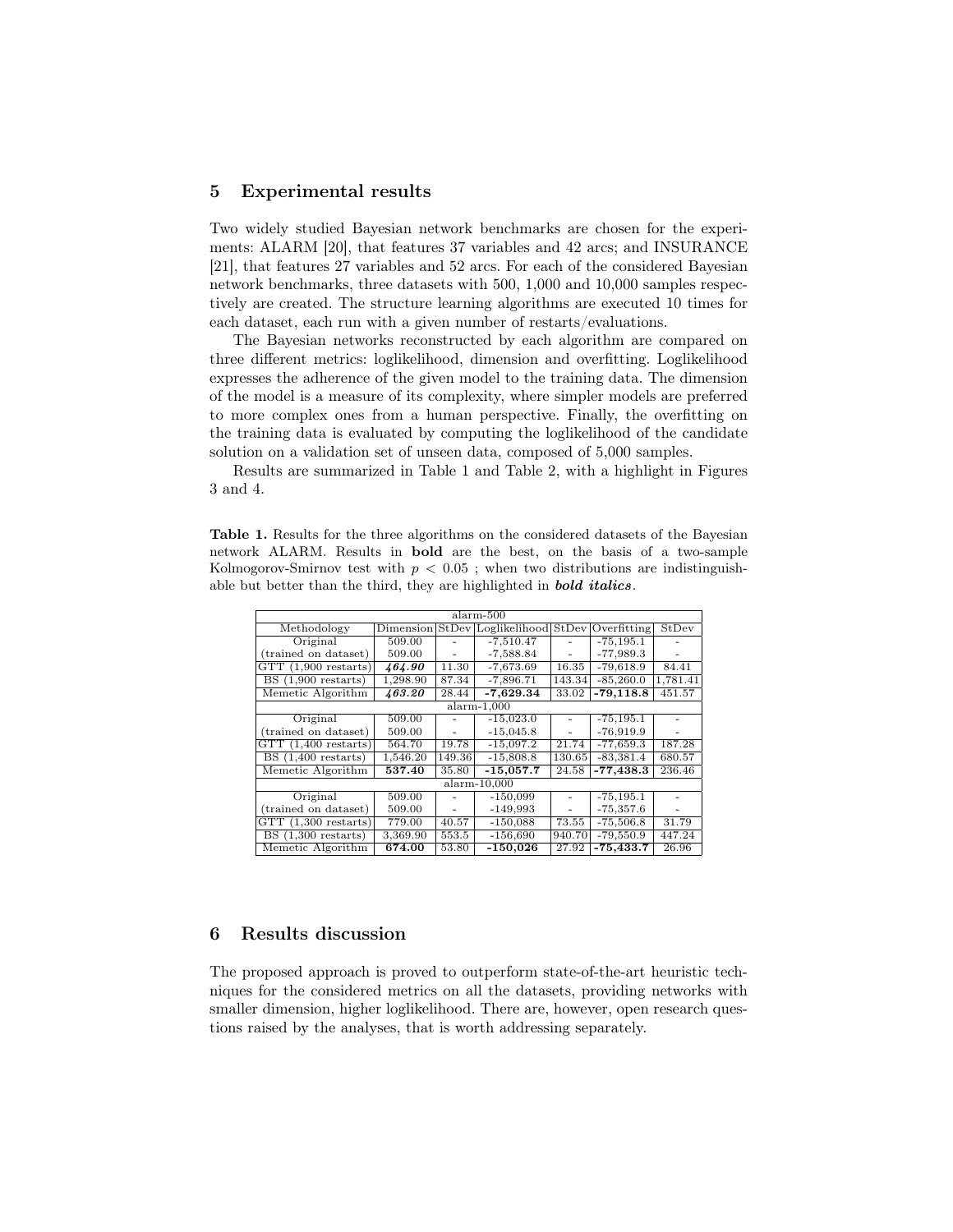Table 2. Results for the three algorithms on the considered datasets of the Bayesian network INSURANCE. Results in bold are the best, on the basis of a two-sample Kolmogorov-Smirnov test with  $p < 0.05$ ; when two distributions are indistinguishable but better than the third, they are highlighted in *bold italics*.

| insurance-500                                |           |        |               |        |              |          |  |  |  |  |
|----------------------------------------------|-----------|--------|---------------|--------|--------------|----------|--|--|--|--|
| Methodology                                  | Dimension | StDev  | Loglikelihood | StDev  | Overfitting  | StDev    |  |  |  |  |
| Original                                     | 1,008.00  |        | $-9.337.06$   |        | $-94,354.2$  |          |  |  |  |  |
| (trained on dataset)                         | 1,008.00  |        | $-9,678.63$   |        | $-101,884$   | ۰        |  |  |  |  |
| GTT<br>$\overline{(1,700 \text{ restarts})}$ | 497.90    | 29.86  | $-9,598.68$   | 14.67  | $-100,792$   | 133.40   |  |  |  |  |
| $BS(1,700 \text{ restarts})$                 | 706.30    | 95.64  | $-9.668.27$   | 74.27  | $-102,599$   | 915.88   |  |  |  |  |
| Memetic Algorithm                            | 458.60    | 9.60   | $-9,562.40$   | 9.86   | $-100,278$   | 132.36   |  |  |  |  |
| insurance-1,000                              |           |        |               |        |              |          |  |  |  |  |
| Original                                     | 1,008.00  |        | $-19,024.7$   |        | $-94,354.2$  |          |  |  |  |  |
| (trained on dataset)                         | 1,008.00  |        | $-19,335.0$   |        | $-98,346.4$  |          |  |  |  |  |
| $(1,600$ restarts)<br>GTT                    | 673.60    | 62.08  | $-19,357.9$   | 51.16  | $-98,166.9$  | 177.04   |  |  |  |  |
| $\overline{BS(1,600 \text{ restarts})}$      | 1,020.10  | 142.30 | $-19,606.9$   | 196.80 | $-100,324$   | 1,022.27 |  |  |  |  |
| Memetic Algorithm                            | 574.80    | 50.64  | $-19,323.3$   | 52.60  | $-97,884.2$  | 234.84   |  |  |  |  |
| insurance-10,000                             |           |        |               |        |              |          |  |  |  |  |
| Original                                     | 1,008.00  |        | $-187,858$    |        | $-94,354.2$  |          |  |  |  |  |
| (trained on dataset)                         | 1,008.00  |        | $-188,070$    |        | $-95, 194.7$ |          |  |  |  |  |
| $(2,000$ restarts)<br>GTT                    | 1,090.50  | 113.40 | $-188.274$    | 96.98  | $-94,929.5$  | 37.94    |  |  |  |  |
| $BS(2,000 \text{ restarts})$                 | 2,063.70  | 480.24 | $-192,121$    | 883.16 | $-97,215.5$  | 407.24   |  |  |  |  |
| Memetic Algorithm                            | 882.00    | 59.80  | $-188, 155$   | 57.76  | $-94,834.0$  | 33.75    |  |  |  |  |



Fig. 3. Boxplots for the 10,000-sample dataset of ALARM network, for dimension, loglikelihood and overfitting.

The memetic framework presented is still relatively rough. Since the local search is applied to all individuals, the very same problem can be also expressed as finding the best set of initial conditions for the heuristic optimization algorithm. The authors see the current work as a first step, and are currently working on an extension of the framework to include other state-of-the-art optimization heuristics, such as BS, in order to give more freedom to the memetic algorithm.

The exact meaning of the initial conditions used in the framework is an interesting point of reflection. At a first glance, they might be simply considered as the point from which the heuristic will start its local search. The reality, however, is more complex: arcs forbidden and arcs forced in the initial conditions cannot be altered by the local search. This significantly changes the search space, providing the heuristic not only with a starting point, but also with a set of hard constraints that cannot be altered, and that will limit the exploration to a restricted part of the original search space. Further experiments are needed to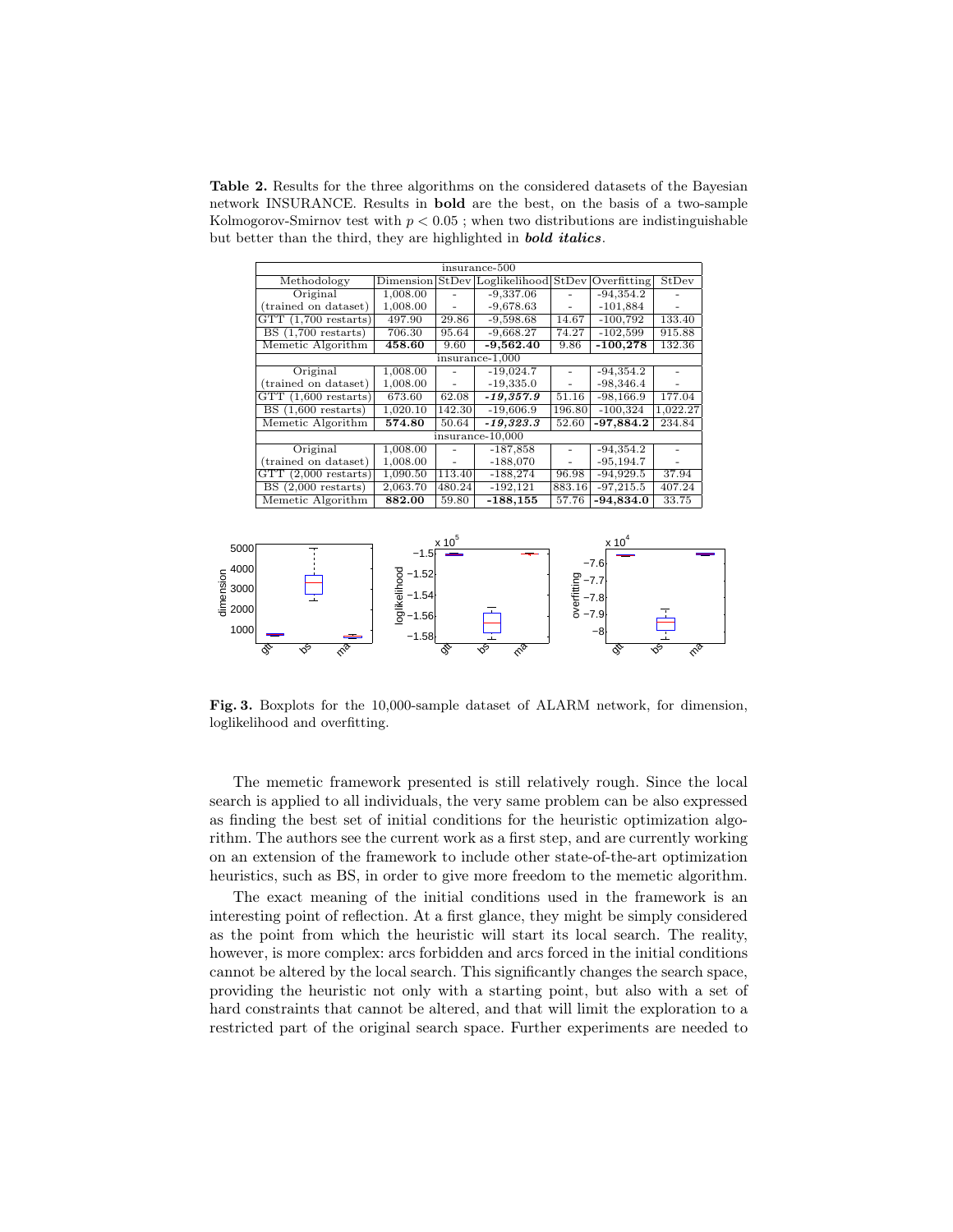

Fig. 4. Boxplots for the 10,000-sample dataset of INSURANCE network, for dimension, loglikelihood and overfitting.

fully understand the repercussions of forbidden and forced arcs on the adopted heuristics.

For a final remark on time, the heuristics with restarts and the proposed approach operate in the same order of magnitude, ranging from a few minutes for small training sets to a little more than an hour for larger ones, on the same machine.

# 7 Conclusions and future works

This paper proposes a memetic algorithm for Bayesian network structure learning, coupling the speed of local search with the exploration ability of an evolutionary algorithm. The algorithm evolves the initial conditions of a network, forcing and forbidding some of the arcs, and letting a local search manipulate the remaining connections from that starting point. Experimental results show that the approach is significantly more effective than a set of random restarts of state-of-the-art heuristic algorithms.

Future works will assimilate different structure learning heuristics in the memetic framework, embedding inside the genome of each individual additional information about the type and settings of the local search to apply.

# References

- 1. Robinson, R.: Counting unlabeled acyclic digraphs. In Little, C., ed.: Combinatorial Mathematics V. Volume 622 of Lecture Notes in Mathematics. Springer Berlin / Heidelberg (1977) 28–43 10.1007/BFb0069178.
- 2. Chickering, D.M., Geiger, D., Heckerman, D.: Learning bayesian networks is nphard. Technical Report MSR-TR-94-17, Microsoft Research, Redmond, WA, USA (November 1994)
- 3. Cheng, J., Bell, D.A., Liu, W.: An algorithm for bayesian belief network construction from data. In: Proceedings of AI & STAT'97. (1997) 83–90
- 4. Cooper, G.F., Herskovits, E.: A bayesian method for the induction of probabilistic networks from data. Machine Learning 9 (1992) 309–347 10.1007/BF00994110.